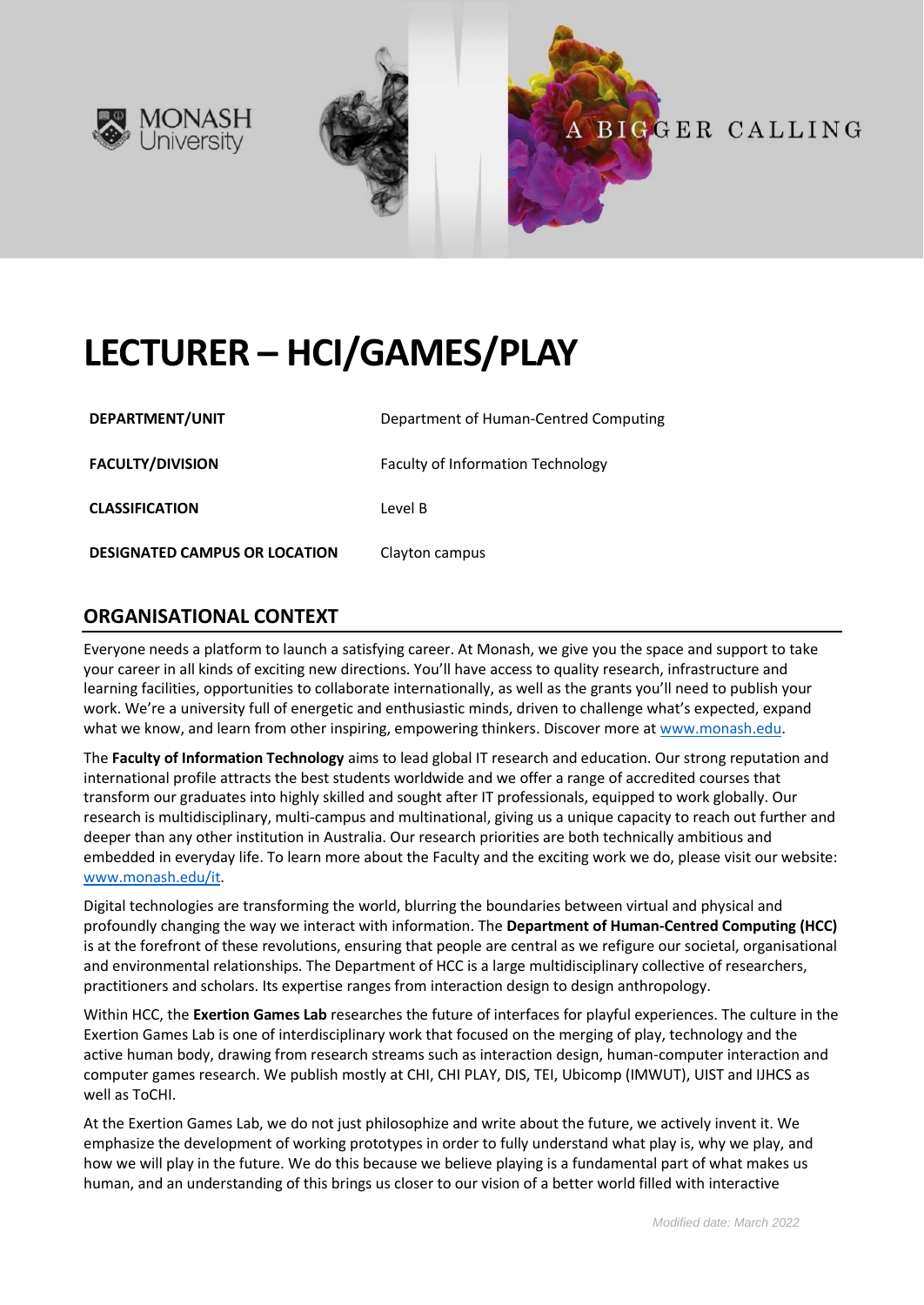technologies that support human values. Ultimately, we are working beyond human-computer interaction towards human-computer integration, where the human body and the computational machine fuse with one another into a coherent "one" (see also augmented human/cyborg) that allows us to playfully identify who we are, who we want to become, and how to get there. More information here: [exertiongameslab.org.](https://exertiongameslab.org/)

## **POSITION PURPOSE**

An academic at Level B is expected to make contributions to the teaching effort of the University and to carry out activities to maintain and develop their scholarly, research and/or professional activities relevant to the profession or discipline.

The Lecturer is part of the Exertion Games Lab and contributes to its research and engagement activities. They will be expected to be highly motivated and creative with strong technical skills. They will also contribute to the FITs undergraduate and/or postgraduate teaching and provide leadership in the development of educational materials for HCI and games-related curricula.

**Reporting Line:** The position reports to the director of the Exertion Games Lab

**Supervisory Responsibilities:** Not applicable

**Financial Delegation:** Not applicable

**Budgetary Responsibilities:** Not applicable

### **KEY RESPONSIBILITIES**

Specific duties required of a Level B academic may include:

- **1.** The conduct of tutorials, practical classes, demonstrations, workshops, student field excursions or studio sessions
- **2.** Initiation and development of subject material
- **3.** Acting as subject coordinators
- **4.** The preparation and delivery of lectures and seminars
- **5.** Supervision of the program of study of honours students or of postgraduate students
- **6.** Supervision of major honours or postgraduate research projects
- **7.** The conduct of research
- **8.** Involvement in professional activity
- **9.** Marking and assessment
- **10.** Consultation with students
- **11.** A range of administrative functions the majority of which are connected with the subjects in which the academic teaches
- **12.** Attendance at departmental, school and/or faculty meetings and/or membership of a number of committees
- **13.** Attendance at regular research activities, meet-ups and events at the Exertion Games Lab
- **14.** Other duties as directed from time to time

### **KEY SELECTION CRITERIA**

#### **Education/Qualifications**

**1.** The appointee will have: